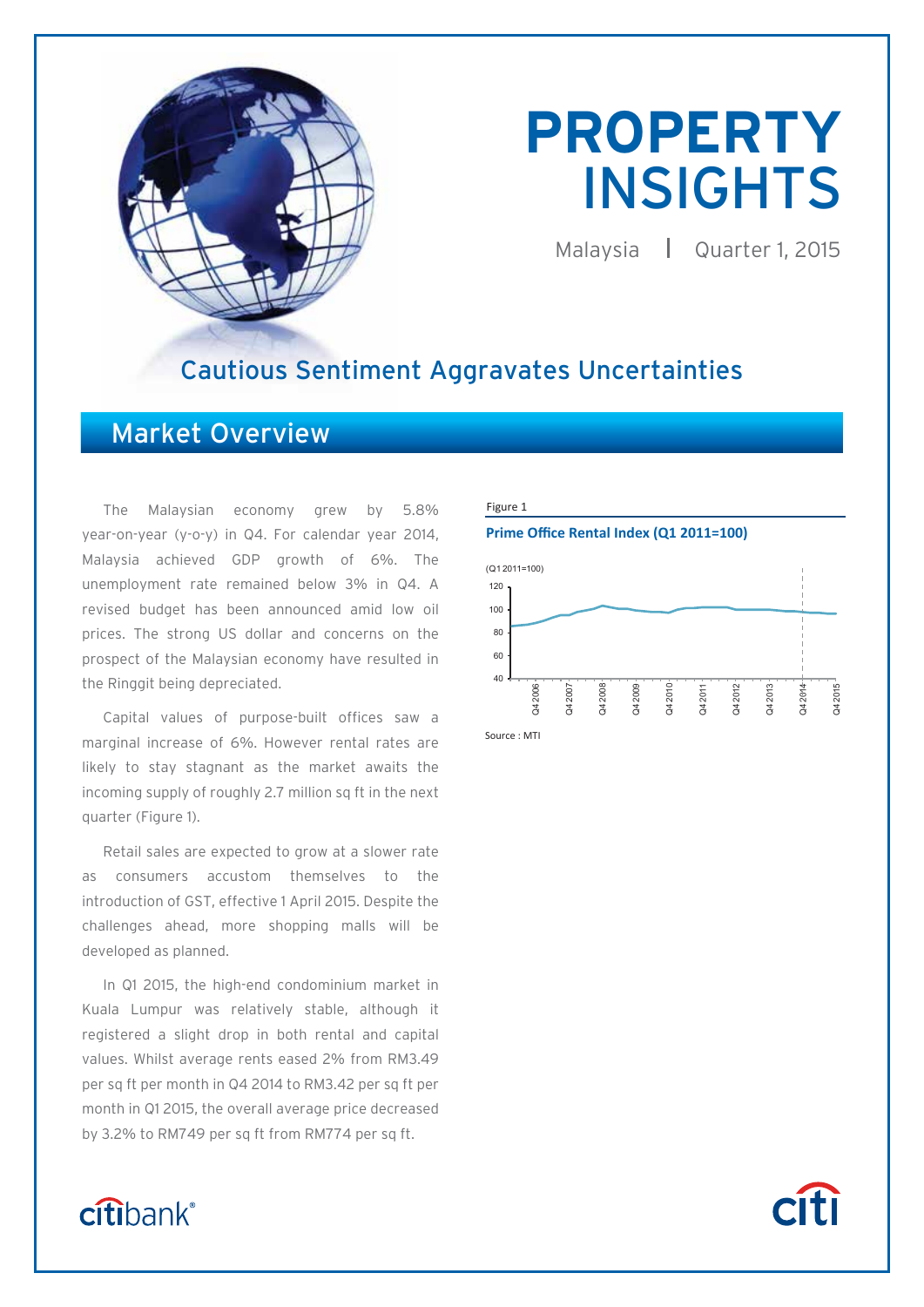# Trends & Updates

## Economic Overview

#### **Malaysian economy expanded by 6% in 2014**

The Malaysian economy expanded by 5.8% y-o-y in Q4 2014, higher than the 5.6% in Q3 2014 (Figure 2). This was mainly attributed to the stronger demand from the private sector, which increased by 8.5% y-o-y in Q4 (Q3 2014: 6.8%). Public expenditure grew by 0.6% y-o-y in Q4 due to low Government spending. On a full year basis, the Malaysian economy registered growth of 6% in 2014, significantly stronger than initially expected.

The unemployment rate remained below 3% for the third consecutive quarter.

With exception of the agriculture sector, all other sectors continued to register positive growth in Q4. The mining sector became the leading driver in Q4, with y-o-y growth of 9.6%. This was followed by the construction sector, which registered y-o-y growth of 8% in Q4.

#### **Inflation declined**

The Consumer Price Index (CPI) continued to decline, from 3.0% in Q3 to 2.8% in Q4. This was mainly contributed by the lower prices of fresh meat and seafood which resulted in lower inflation in the food and non-alcoholic beverages category, from 3.2% in Q3 to 2.7% in Q4. This is likely to change in Q1 2015 as price pressure due to the introduction of the GST in 1 April 2015 and currency depreciation take effect.

### **Consumer Sentiment Index declined further**

The Consumer Sentiment Index (CSI) headed south in Q4. The index decreased by 15 points to 83, from 98 in Q3 2014





Source: Bank Negara Malaysia, Department of Statistics Malaysia, DTZ Research

#### **Ringgit depreciated against the US Dollar in Q1**

The Ringgit continued to be under pressure in Q1. This was driven by a number of factors, namely the strengthening of the US dollar, and on-going concerns on the impact of the low oil prices on the Malaysian economy.

Overall, the ringgit depreciated by 6.4% against the US dollar. Besides the US dollar, the Ringgit also depreciated against the euro (-2.3%), pound sterling (-2.2%) and Australian dollar (-0.1%). However, it appreciated against the Japanese yen by 2.3%.

#### **Budget revised amid low oil prices**

The Government has revised its budget amid the sharp fall in oil prices. The revised budget is now based on an oil price projection of US\$55 per barrel, as compared to US\$100 which the initial budget was based on. Accordingly, the target for fiscal deficit has been adjusted upwards to 3.2% from 3.0%. GDP growth for 2015 is now projected at 4.5% - 5.5%, as opposed to 5% - 6%.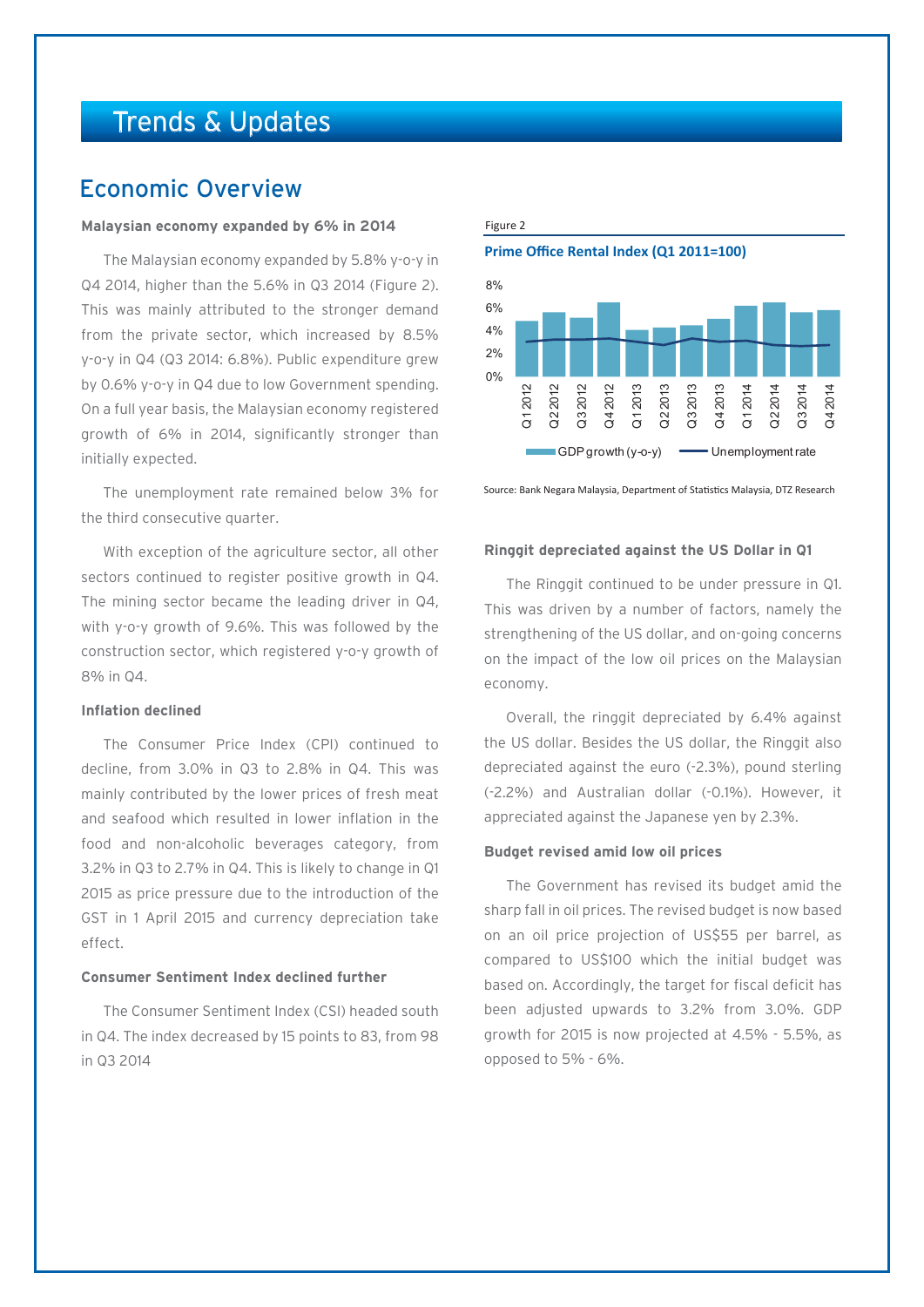# Residential

#### **Significant new supply in Q1**

The 1,377 condominium units completed in Q1 was more than 10 times that for the same period last year. Some of these projects included The Horizon Residences (335 units) in Jalan Tun Razak and Laman Ceylon (230 units) in Jalan Ceylon.

An additional 6,562 condominium units are expected to enter the market in the remaining quarters, with some 7,939 units expected to be completed by end-2015 (Figure 3). The higher new supply will definitely put some pressure on rental values, especially in the city centre.

Amongst the major developments expected to be completed this year are Banyan Tree Residences (441 units: Jalan Conlay) and M City Residential Suites (1,118 units: Jalan Ampang).

#### **High-end condominium market registered drop in both rental and capital values**

Average rents of high-end condominiums in Kuala Lumpur eased 2% to RM3.42 per sq ft per month, down from RM3.49 per sq ft per month in the previous quarter (Figure 4).

Overall average prices decreased by 3.2% in Q1 15 q-o-q to RM749 per sq ft from RM774 per sq ft in Q4 14, as cooling measures took effect.

The quarter saw the launch of Tropicana The Residences, on Jalan Ampang which is part of the proposed integrated W Hotel. The project offers 353 exclusive, luxury apartments spread across 55-storeys sitting atop the 24-storey W Hotel. The standard apartments vary from one to three bedrooms, with built-up areas of 710 sq ft to 1,604 sq ft., at average prices of RM2,500 per sq ft.

#### **2015, a year of caution**

There is likely to be more caution in the market as a slower economy and higher completion rate are likely to affect investment sentiment. Developers will need to rethink strategies to attract demand, and will be turning to more affordable housing, if their land banks are suitable.

#### Figure 3

#### **Future supply of high-end condominiums in Kuala Lumpur**



Source : DTZ Research

Figure 4



Source : DTZ Research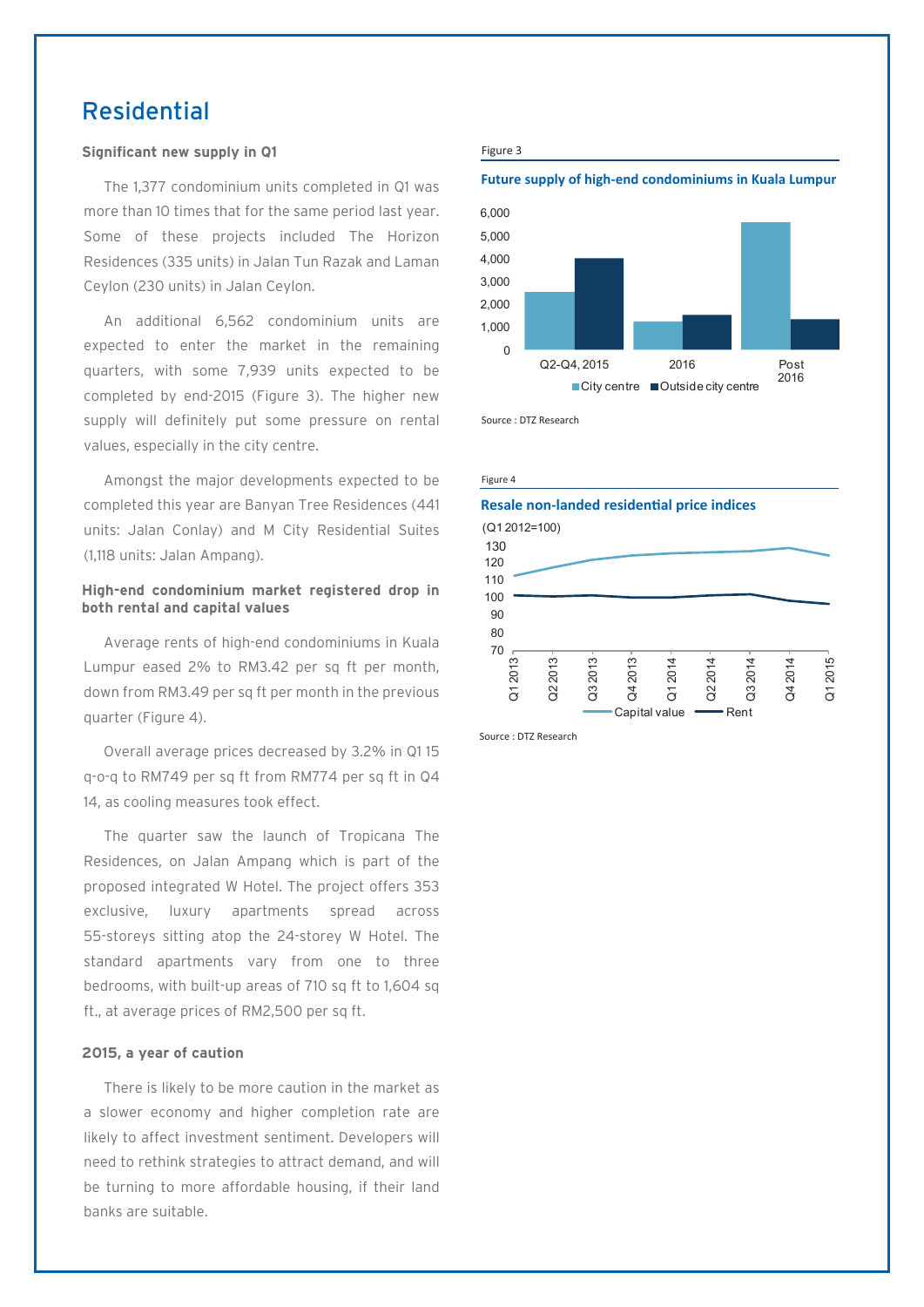## Retail

#### **Lower retail sales growth with new GST**

The implementation of goods and services tax (GST) effective on 1 April 2015, poses the greatest challenge to the retail industry in the next two quarters. Retail sales are expected to grow at a slower rate as consumers are expected to adopt a 'wait and see' approach that will further weaken sales growth. Consumer confidence is down, as reflected by the waning Consumer Sentiment Index, which slid below the 100-point threshold q-o-q to 83 points in Q1, amidst concerns over uncertainties of incomes, finances and increasing prices of goods.

Retail sales performance in Q4 2014 registered the lowest growth of 0.8% since 2009 despite the school holiday, year-end sale and festive season as consumers remained prudent in spending. Sales growth in Q1 2015 is anticipated to be higher due to the Chinese New Year festival, bonuses and the rush to spend before GST which raised growth to an estimated 3.8%. Retail sales are likely to slow down immediately after introduction of GST, as many consumers have already spent on big-ticket items in advance of its implementation. Retail sales growth in Q2 is expected to expand to 3.5% and increase to 4.8% in Q4 when retail spending is expected to begin to return to normal. Retail sales activity is expected to recover towards the end of the year, with a growth of 6.9%. For the entire 2015, Retail Group Malaysia (RGM) has revised downward its projected retail growth to 4.9% from 5.5%.

#### **Domestic demand sustained retail activities**

Driven by domestic demand, the retail sector remained resilient despite a marginal decline in occupancy by 1.0 percentage-point to 90.3%

Retail stock in Kuala Lumpur stands at 24.45 million sq ft with the entry of Jakel Mall of 330,000 sq ft and the refurbishment of CapSquare after its acquisition from Bandar Raya Developments Berhad (BRDB) in 2012. Some 1.27 million sq ft of retail space is expected to complete in 2015 (Figure 5). Some of

#### Figure 5

#### **Retail development pipeline including projects on awarded GLS sites, sq ft (million)**



Source : DTZ Research

Table 1

#### **Upcoming major retail projects**

| Name of development     | <b>Est Area</b><br>(NLA, sq ft) | <b>Est year of</b><br>completion |
|-------------------------|---------------------------------|----------------------------------|
| Sunway Putra Place      | 620,000                         | 2015                             |
| Sunway Velocity         | 1,000,000                       | 2015                             |
| Atria Shopping Mall     | 450,000                         | 2015                             |
| <b>AEON Shah Alam</b>   | 500,000                         | 2016                             |
| The Two $\omega$ Rawang | 1,350,000                       | 2017                             |

Source : DTZ Research

the major malls that are expected to enter the market in the next three years are shown in Table 1.

#### **Mall developments to continue**

GST and weaker consumer confidence are not a deterrent to the development of new malls. UDA Holdings Bhd, together with Eco World Development Group Bhd and the Employees Provident Fund Board (EPF), have inked a deal to jointly participate in the development of Bukit Bintang City Centre (BBCC) or the former Pudu Jail site that comprises strata offices, office towers, a hotel and serviced residences and a lifestyle mall of about 1.2 million sq ft. Japan's Mitsui Fudosan (Asia) Pte Ltd is reported to have an interest in the development and operation of the mall. UDA Holdings Bhd is also re-developing Bukit Bintang Plaza (BB Plaza) and will turn it into a 60-storey luxury condominium with three-level mall below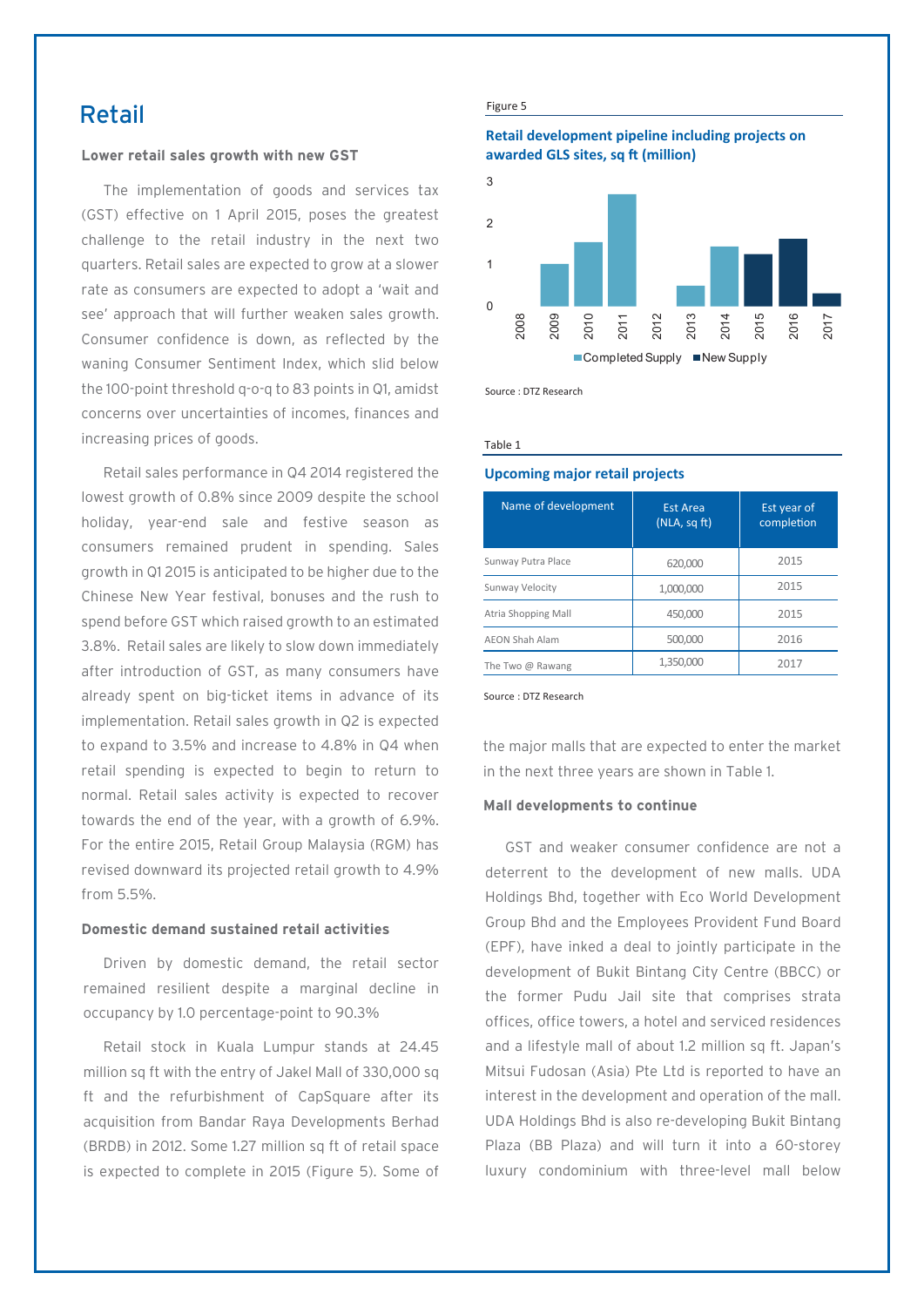through a joint venture with Tradewinds International Sdn Bhd.

The much awaited Tun Razak Exchange (TRX) project revealed that 1MDB Real Estate, the master developer of TRX and Australia's Lend Lease have sealed their partnership to develop the TRX lifestyle quarter with a potential Gross Development Value (GDV) of over RM8bn upon completion. The project will have a new shopping mall, residential towers and a hotel tower connected to a multi-layer central park and the TRX MRT Station.

In Cheras, Jakel Development Sdn Bhd, a textile merchant turned developer, will re-develop the Cheras Velodrome into an integrated mixed-use

# $Office$  Figure 6

#### **Market braces for supply influx**

The impending office supply influx has been of concern to the market since last year. While only one office was completed in Q1, Menara Centara with 200,000 sq ft of nett lettable area, looming supply in Q2 is expected to inject close to 3 million sq ft of office space, with Naza Tower, Q Sentral, and Summer Suites. Some 6 million sq ft of completions in total is expected in 2015. (Figure 6)

The minimal increase in supply (200,000 sq ft) was offset by the overall take-up of 208,000 sq ft, resulting in a marginal change in vacancy rate (Figure 7). Total office supply now stands at 72.5 million sq ft, while total occupied space is estimated at around 60.2 million sq ft.0

#### **Capital values increased despite weaker rental rates**

Capital values increased by about 6% in Q1, despite weak sentiment and easing rents. (Figure 8) As a result, with weaker rents, yield continues to be under pressure.

Two other transactions of office buildings were recorded in Q1 i.e., Quill 10 in Section 13, Petaling Jaya, transacted at RM27.3 million, and Plaza Pekeliling in Jalan Tun Razak, transacted at RM28.28 million. The latter is planned to be converted into a SOHO development.

development tentatively to be called Dupion Island comprising a large scale shopping mall and residential units. Confidence in the retail market led to CMMT acquiring the four-storey Tropicana City Mall and 12-storey Tropicana City Office Tower for RM540m. The acquisition will further strengthen CMMT's position as a sizeable and diversified shopping mall real estate investment trust in Malaysia.

Meanwhile, certain malls are undergoing rebranding and repositioning to face the challenges. The owner of the SSTwo Mall, AsiaMalls Sdn Bhd, under its entity Pramerica AsiaRetail, is planning to rebrand the mall and scale down its size as it has not been trading well since its completion.



**Office development pipeline, sq ft (million)** 

Source : DTZ Research

#### Figure 7

**Office net absorption, sq ft (million) and vacancy rate** 



Source : DTZ Research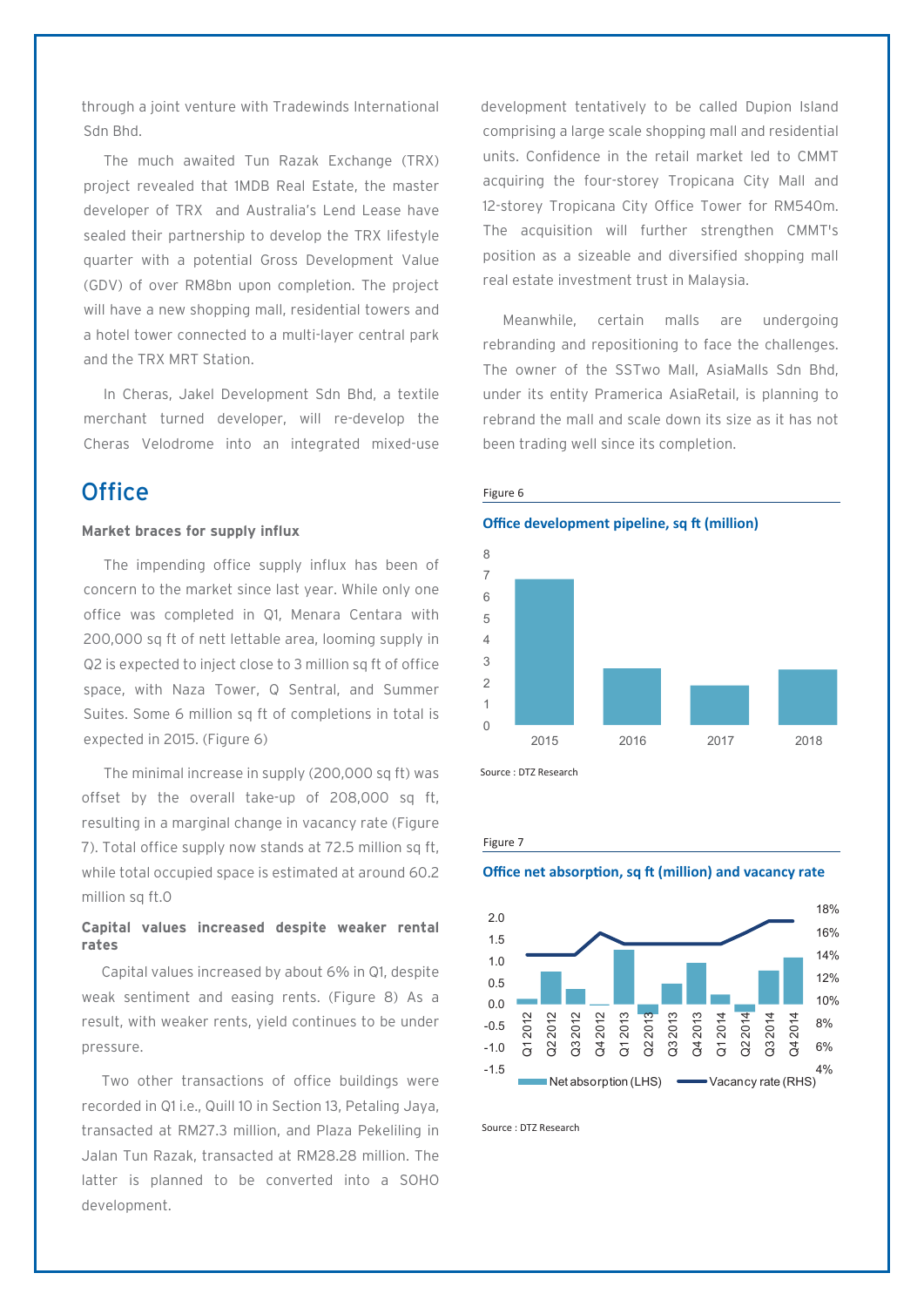#### **Impact of weak oil prices**

The weak oil and gas sector, which has traditionally driven office demand, is expected to have significant impact on the market in the short to medium term. Lower planned opex and capex from Petronas, the national oil corporation, will have a wider impact on the office market, especially around KLCC. It is still uncertain how long weak oil prices will persist, and diversifying to other higher value service sectors remains challenging despite strong efforts by the Government.

#### Figure 8

#### **Prime office rental index (Q1 2011 = 100)**



Source : URA, DTZ Research